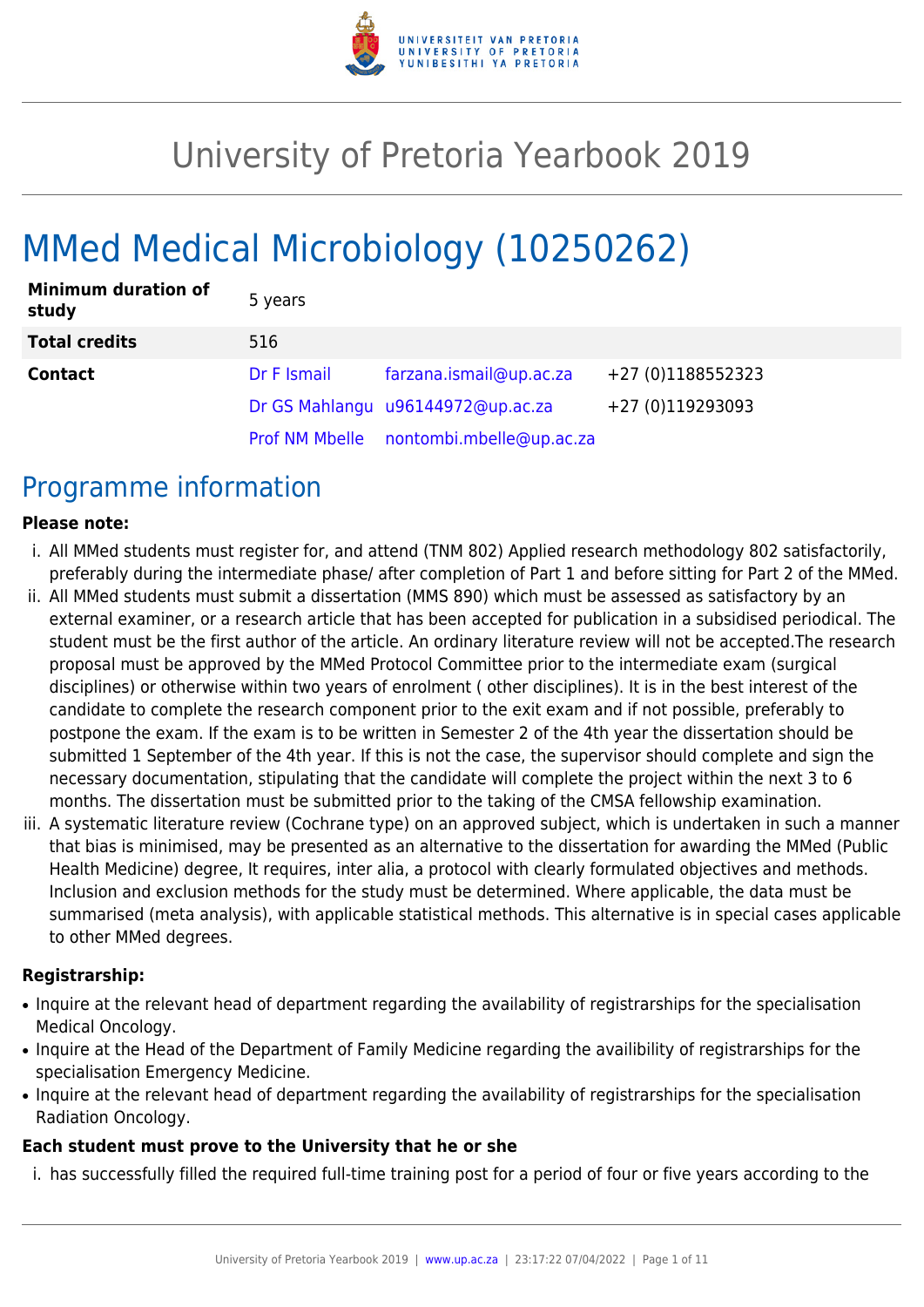

requirements of the relevant department at the Steve Biko Academic Hospital, (in case of pathology registrars) or Kalafong Hospital or at an institution recognised by the University as equivalent;

- ii. has completed the theoretical, practical, clinical and applicable training as stipulated;
- iii. has passed the prescribed written, oral, practical and/or clinical university examinations, and
- iv. has successfully completed the research component of the degree.

## Admission requirements

A prospective student for the MMed degree programme must be in possession of the MBChB degree of this University or a qualification deemed by the University to be equivalent to the MBChB degree for at least two years. In addition such a student must be registered as a physician with the Health Professions Council of South Africa for at least one year.

International students must have qualifications verified by SAQA. Contact department before applying for government positions. Contact department before application.

## Other programme-specific information

Satisfactory progress after one year of training is required as evaluated by the applicable examination panel.

**"Major subject"** refers to the recognised field of study in Medicine in which the student specialises. The study of the major subject extends over four or five years, as prescribed by the relevant department.

## Examinations and pass requirements

- i. The sequence of the examinations in the prerequisite subjects will be determined by the head of the department under which the major subject falls.
- ii. The nature, duration and time of the examinations in the prerequisite subjects are determined in cooperation with the heads of the departments under which the prerequisite subjects fall – with the proviso that, except in cases where stipulated otherwise, the examinations in the prerequisite subjects may be held at any time prior to or concurrently with the major subject. The examinations in the major subjects are held as follows:
- iii. In the case of four-year programmes: not before the end of the third year.
- iv. In the case of five-year programmes: not before the end of the fourth year.
- v. A minimum final mark of 50% is required by all departments to pass in a subject and in the clinical section of the examination, a subminimum of 50%. General Regulations apply.
- vi. A student is not admitted to the examination in a prerequisite subject (second examinations excluded) more than twice, nor is he or she admitted to the examination in the major subject more than twice.

**Note:** Certificates of satisfactory preparation and progress are required in respect of the fourth year of four-year programmes in which an examination is held at the end of the third year.

#### **Second examinations**

Second examinations for MMed students will only be held after at least six months have elapsed since the conclusion of the examination in which the student had failed.

#### **Rules governing the writing of the examinations of the College of Medicine of South Africa [CMSA]**

i. Only candidates who have met all requirements for the MMed degree except for the major subject (final examination), i.e. passed all prerequisite subjects (the latter to be interchangeable; can be passed either at the University or as primary and intermediary examinations at the College of Medicine of South Africa [CMSA],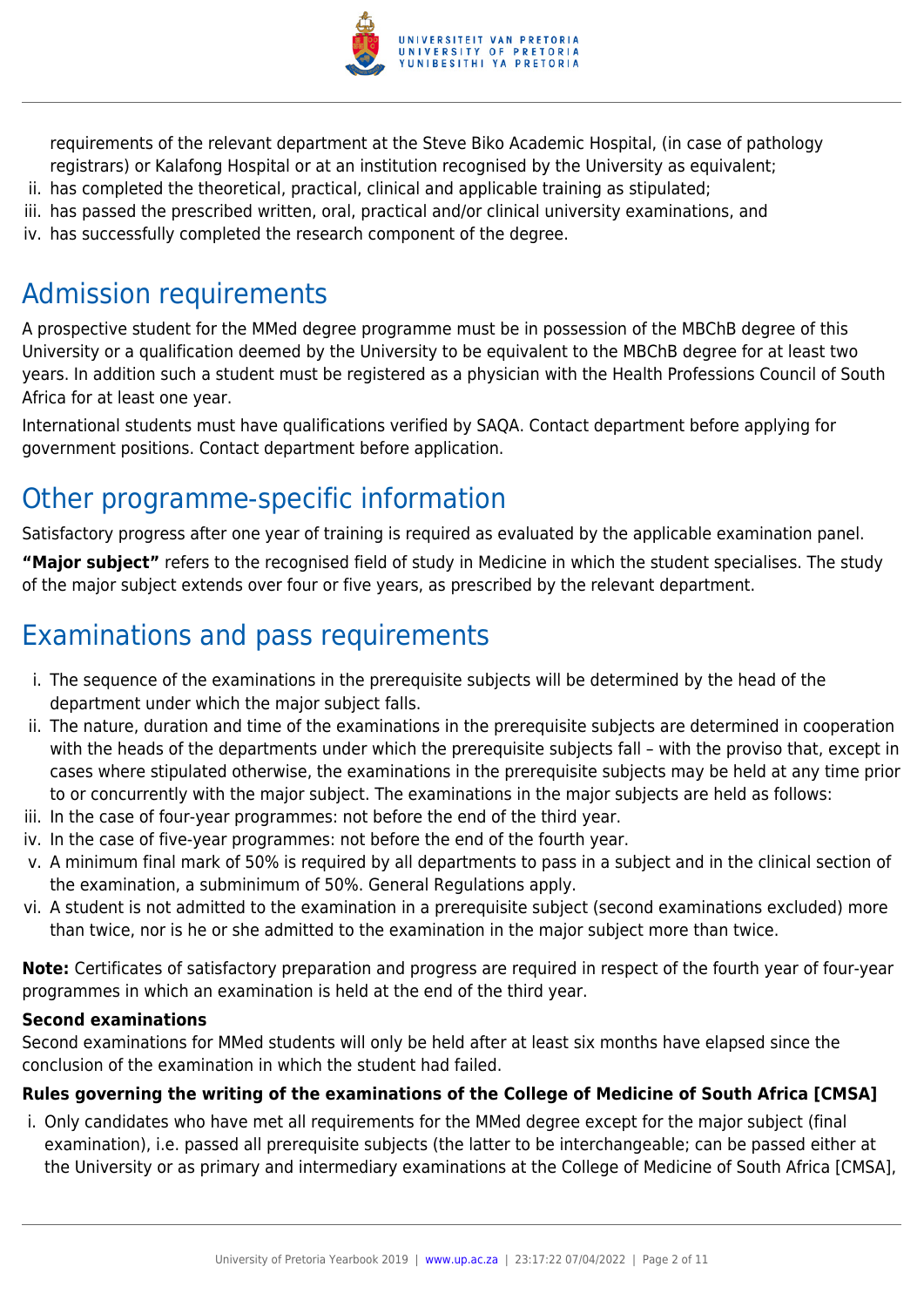

completed all practical, clinical and applicable training of four or five years as prescribed by the relevant academic department (continuous evaluation of the candidate, in an approved registrar post, by the head of department of the candidate); and completed the required research component for the degree in accordance with the Faculty Yearbook regulations, i.e. Applied research methodology 800 (TNM 800) and the dissertation (MMS 800) or an article (not an ordinary literature review) that has been accepted for publication in a subsidised periodical, will be allowed to write the college examination (exit examination), after which they will obtain both the CMSA fellowship and the MMed as specialist qualifications.

ii. The rules have been effective as from 1 January 2011. As a transitional measure, cases will be considered on an individual basis where necessary.

## Exemption

#### **Exemption**

- i. The Faculty Board may grant partial exemption from the training and work mentioned under par. (b) and (c)(i) and (ii) above on the grounds of comparable training and experience completed in another post or at another recognised institution – with the proviso that exemption from a maximum period of 18 months may be granted with regard to four-year and five-year programmes.
- ii. Exemption from a maximum of three years may be granted by the Department of Medical Oncology for the MMed in Medical Oncology [MMed(MedOnc)] on the grounds of the MMed(Int) or MMed(Paed) degree of this University, or experience recognised by the University as equivalent.
- iii. Specific prerequisite subjects must be passed within 24 months after commencement of the programme.

## Pass with distinction

The degree is conferred at the end of the prescribed training period (i.e. three, four or five years, respectively). The degree is conferred with distinction on a student who has obtained a final mark of at least 75% in his or her major subject.

## General information

#### **Registrars**

Departments expect registrars to participate increasingly in the examining and treatment of patients in the hospital, both in-patients and out-patients, as well as performing and interpreting tests in the laboratory (where applicable); initially under supervision and later increasingly at their own responsibility. Lectures/symposia with closely related departments are organised, as well as discussions of literature, etc.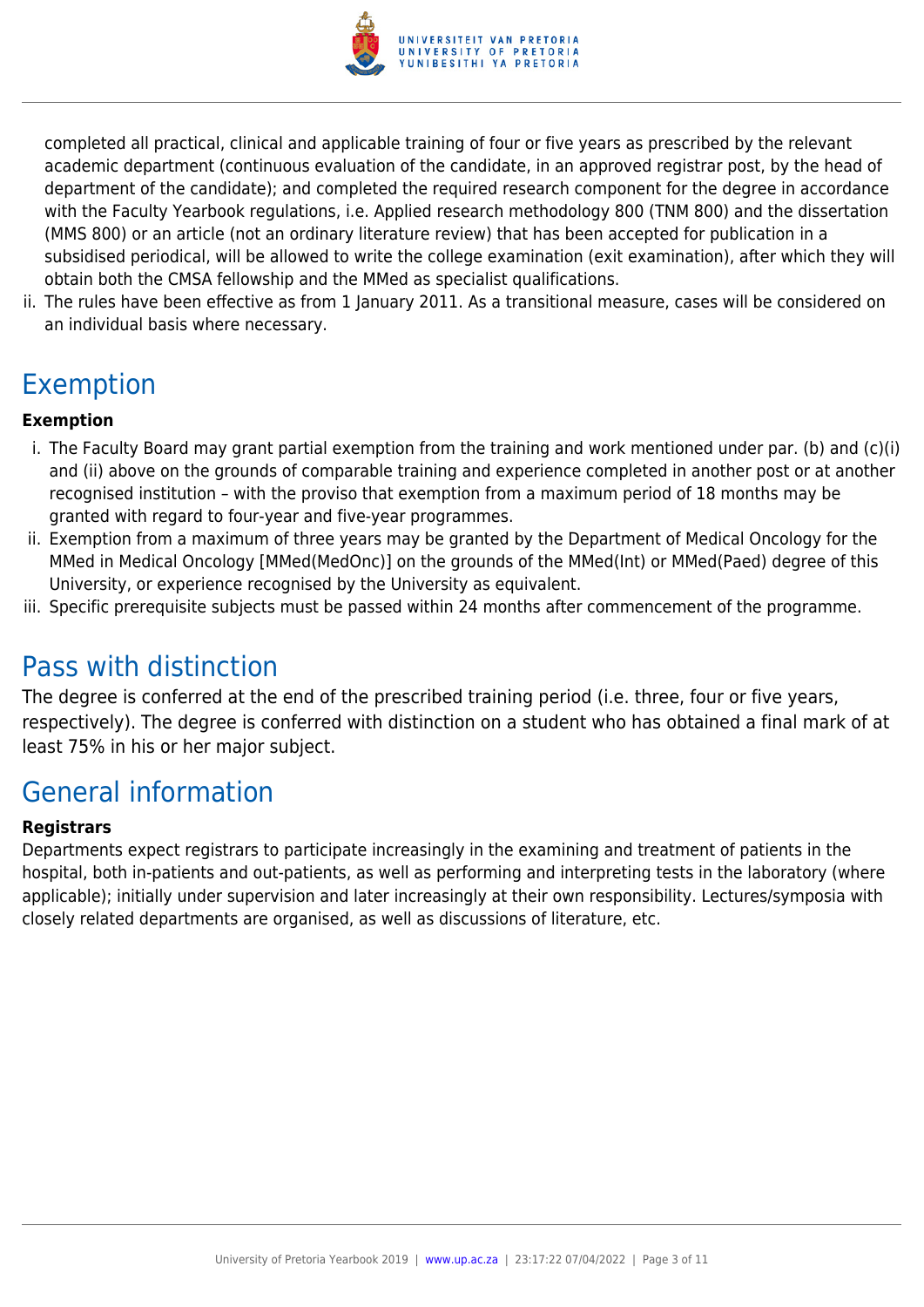

**Minimum credits: 516**

## **Core modules**

#### **Medical microbiology 801 (GMB 801)**

| <b>Module credits</b>         | 36.00                          |
|-------------------------------|--------------------------------|
| <b>Prerequisites</b>          | No prerequisites.              |
| Language of tuition           | Module is presented in English |
| <b>Department</b>             | <b>Medical Microbiology</b>    |
| <b>Period of presentation</b> | Year                           |

#### **Dissertation 890 (MMS 890)**

| <b>Module credits</b>         | 180.00                         |
|-------------------------------|--------------------------------|
| Language of tuition           | Module is presented in English |
| <b>Department</b>             | <b>School of Medicine</b>      |
| <b>Period of presentation</b> | Year                           |

#### **Applied research methodology 802 (TNM 802)**

| <b>Module credits</b>         | 0.00                                |
|-------------------------------|-------------------------------------|
| Language of tuition           | Module is presented in English      |
| <b>Department</b>             | <b>Health Sciences Deans Office</b> |
| <b>Period of presentation</b> | Year                                |
| <b>Module content</b>         |                                     |
| *Attendance module only.      |                                     |

## **Elective modules**

#### **Anatomical pathology (Capita selecta) 871 (APY 871)**

| <b>Module credits</b>         | 12.00                          |
|-------------------------------|--------------------------------|
| <b>Prerequisites</b>          | No prerequisites.              |
| <b>Language of tuition</b>    | Module is presented in English |
| <b>Department</b>             | Anatomical Pathology           |
| <b>Period of presentation</b> | Semester 1                     |

### **Chemical pathology (Capita selecta) 871 (CHP 871)**

| Module credits       | 36.00             |
|----------------------|-------------------|
| <b>Prerequisites</b> | No prerequisites. |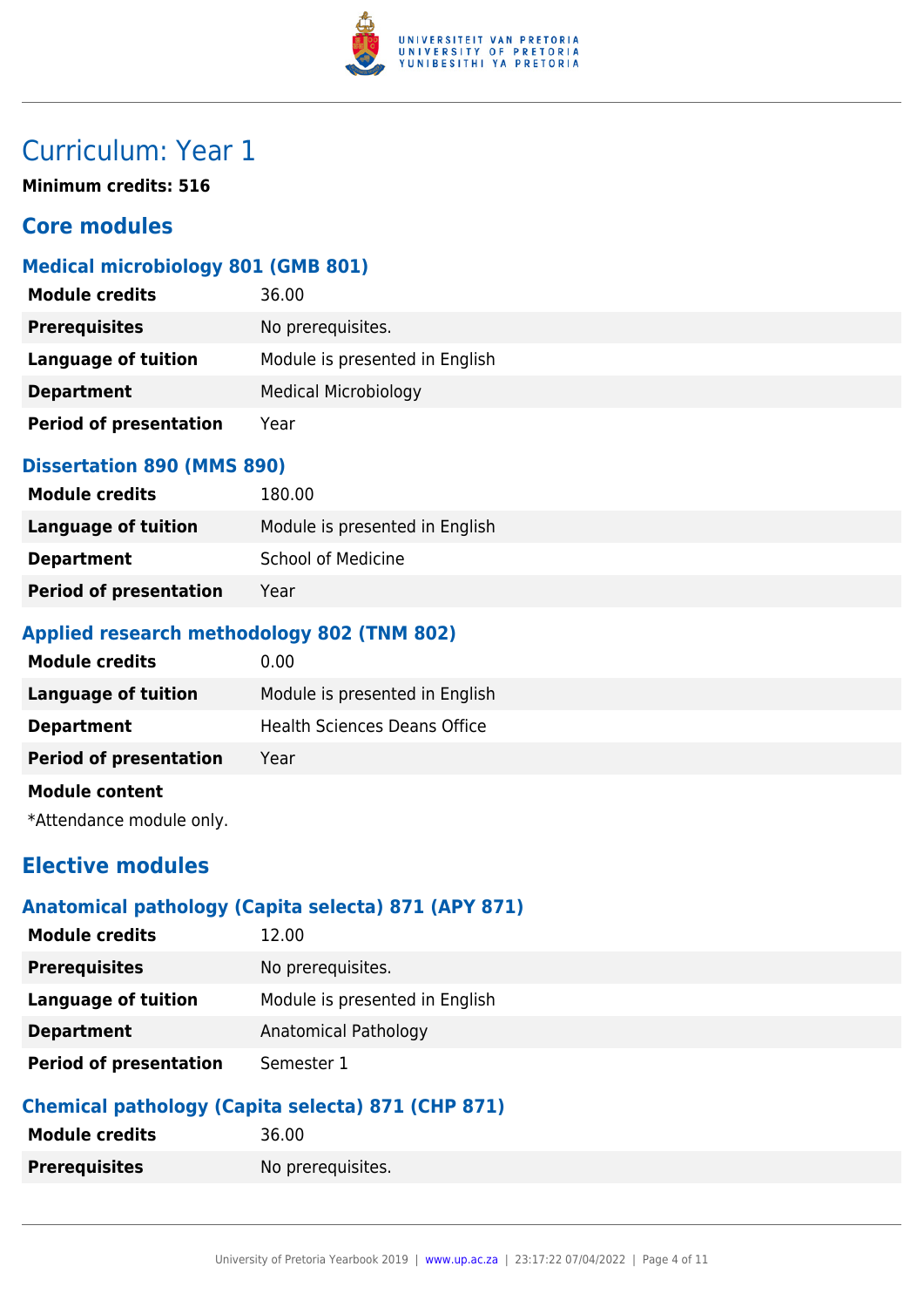

| Language of tuition           | Module is presented in English |
|-------------------------------|--------------------------------|
| <b>Department</b>             | <b>Chemical Pathology</b>      |
| <b>Period of presentation</b> | Semester 1                     |

### **Medical microbiology 801 (GMB 801)**

| <b>Module credits</b>         | 36.00                          |
|-------------------------------|--------------------------------|
| <b>Prerequisites</b>          | No prerequisites.              |
| <b>Language of tuition</b>    | Module is presented in English |
| <b>Department</b>             | <b>Medical Microbiology</b>    |
| <b>Period of presentation</b> | Year                           |

## **Medical virology (Capita selecta) 871 (GVR 871)**

| <b>Module credits</b>         | 36.00                          |
|-------------------------------|--------------------------------|
| <b>Prerequisites</b>          | No prerequisites.              |
| Language of tuition           | Module is presented in English |
| <b>Department</b>             | <b>Medical Virology</b>        |
| <b>Period of presentation</b> | Year                           |

### **Haematology (Capita selecta) 871 (HEM 871)**

| <b>Module credits</b>         | 36.00                          |
|-------------------------------|--------------------------------|
| <b>Prerequisites</b>          | No prerequisites.              |
| Language of tuition           | Module is presented in English |
| <b>Department</b>             | Haematology                    |
| <b>Period of presentation</b> | Year                           |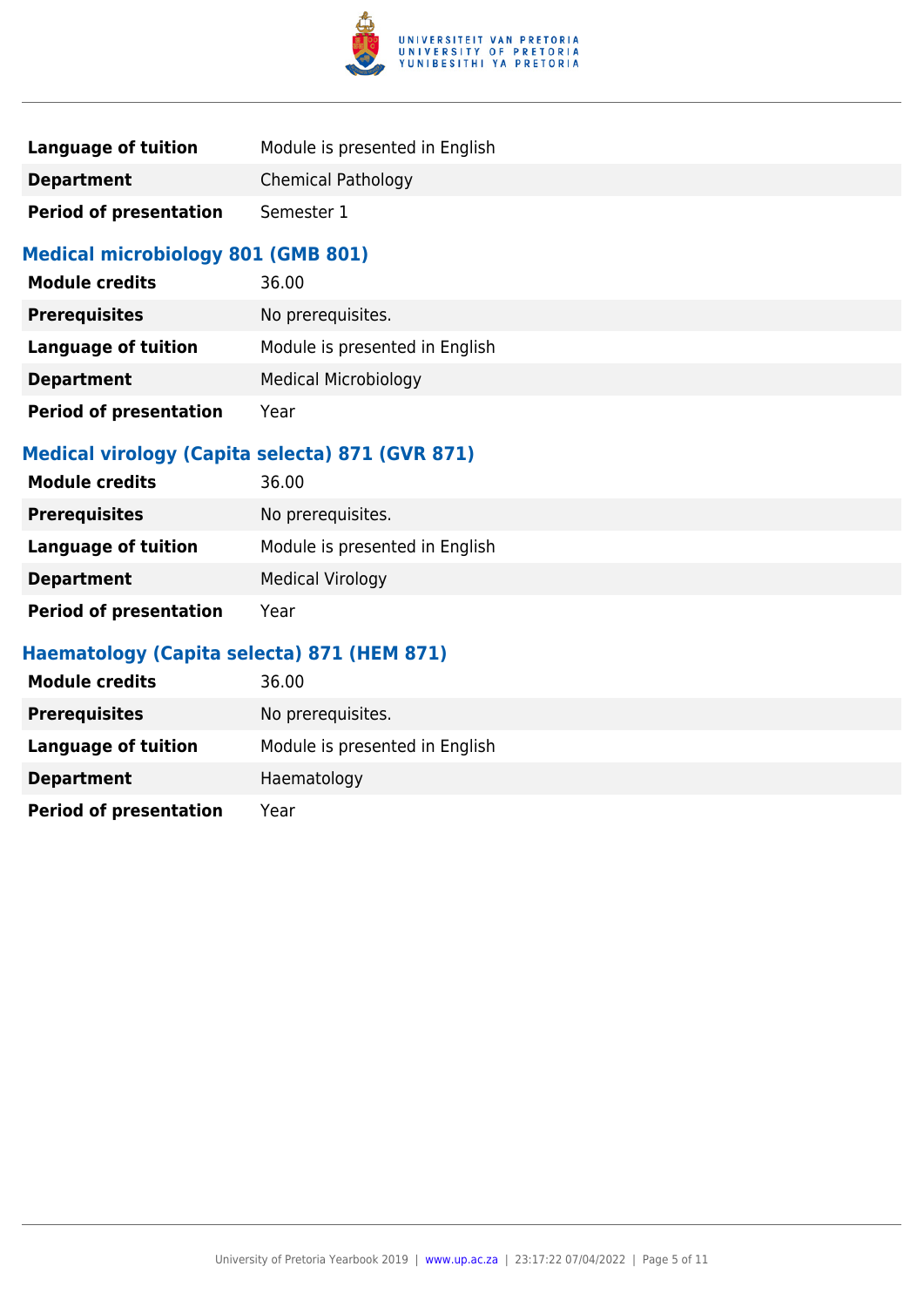

**Minimum credits: 516**

## **Core modules**

## **Medical microbiology 800 (GMB 800)**

| <b>Module credits</b>         | 300.00                                                             |
|-------------------------------|--------------------------------------------------------------------|
| <b>Prerequisites</b>          | GMB 801, or Capita selecta from APY 871, CHP 871, HEM 871, GVR 871 |
| Language of tuition           | Module is presented in English                                     |
| <b>Department</b>             | <b>Medical Microbiology</b>                                        |
| <b>Period of presentation</b> | Year                                                               |

#### **Dissertation 890 (MMS 890)**

| <b>Module credits</b>         | 180.00                         |
|-------------------------------|--------------------------------|
| Language of tuition           | Module is presented in English |
| <b>Department</b>             | School of Medicine             |
| <b>Period of presentation</b> | Year                           |

#### **Applied research methodology 802 (TNM 802)**

| <b>Module credits</b>         | 0.00                                |
|-------------------------------|-------------------------------------|
| <b>Language of tuition</b>    | Module is presented in English      |
| <b>Department</b>             | <b>Health Sciences Deans Office</b> |
| <b>Period of presentation</b> | Year                                |
| <b>Module content</b>         |                                     |
| *Attendance module only.      |                                     |

## **Elective modules**

#### **Anatomical pathology (Capita selecta) 871 (APY 871)**

| <b>Module credits</b>         | 12.00                          |
|-------------------------------|--------------------------------|
| <b>Prerequisites</b>          | No prerequisites.              |
| Language of tuition           | Module is presented in English |
| <b>Department</b>             | Anatomical Pathology           |
| <b>Period of presentation</b> | Semester 1                     |

### **Chemical pathology (Capita selecta) 871 (CHP 871)**

| Module credits       | 36.00             |
|----------------------|-------------------|
| <b>Prerequisites</b> | No prerequisites. |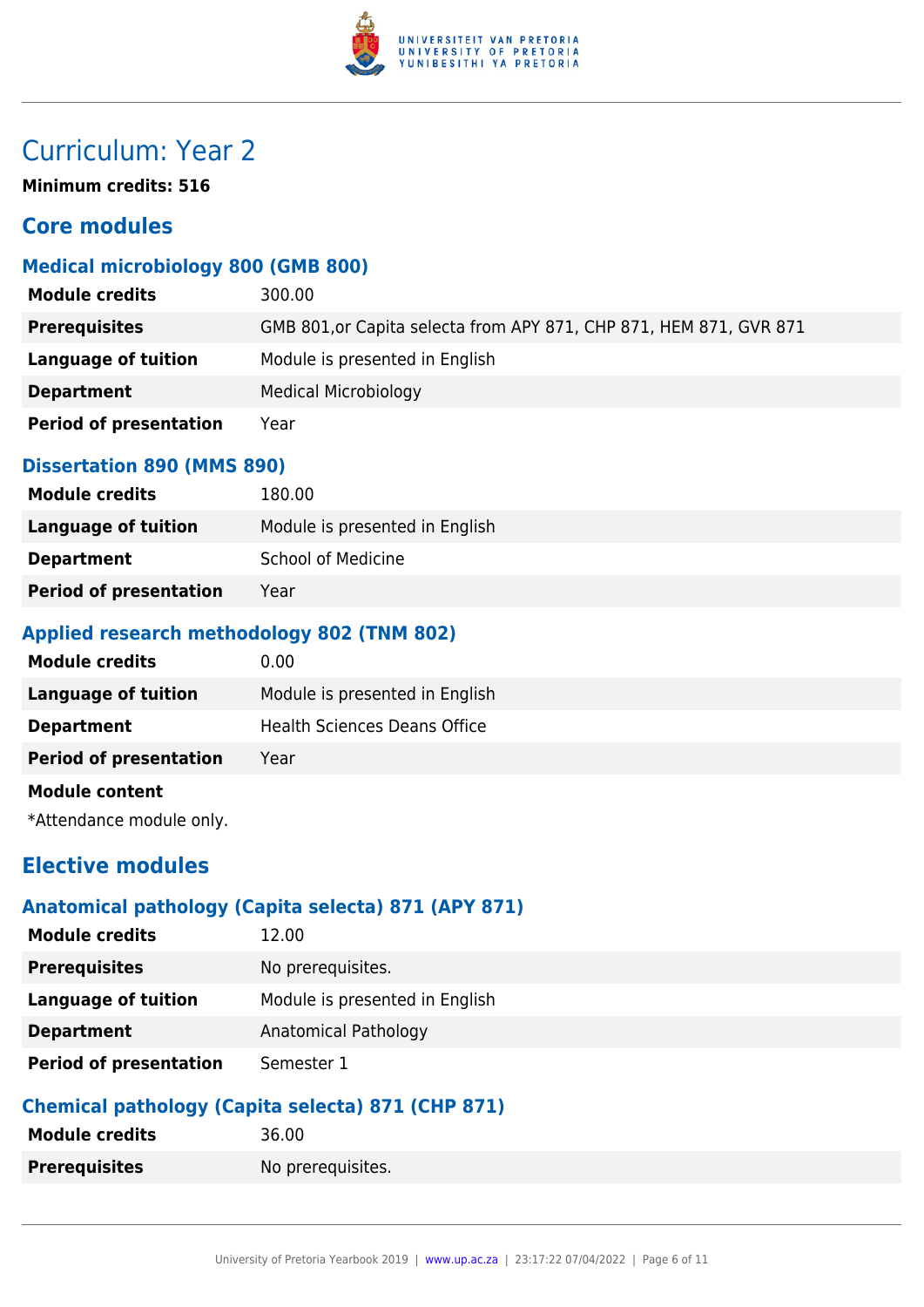

| Language of tuition           | Module is presented in English |
|-------------------------------|--------------------------------|
| <b>Department</b>             | <b>Chemical Pathology</b>      |
| <b>Period of presentation</b> | Semester 1                     |

### **Medical microbiology 801 (GMB 801)**

| <b>Module credits</b>         | 36.00                          |
|-------------------------------|--------------------------------|
| <b>Prerequisites</b>          | No prerequisites.              |
| <b>Language of tuition</b>    | Module is presented in English |
| <b>Department</b>             | <b>Medical Microbiology</b>    |
| <b>Period of presentation</b> | Year                           |

## **Medical virology (Capita selecta) 871 (GVR 871)**

| <b>Module credits</b>         | 36.00                          |
|-------------------------------|--------------------------------|
| <b>Prerequisites</b>          | No prerequisites.              |
| Language of tuition           | Module is presented in English |
| <b>Department</b>             | <b>Medical Virology</b>        |
| <b>Period of presentation</b> | Year                           |

### **Haematology (Capita selecta) 871 (HEM 871)**

| <b>Module credits</b>         | 36.00                          |
|-------------------------------|--------------------------------|
| <b>Prerequisites</b>          | No prerequisites.              |
| Language of tuition           | Module is presented in English |
| <b>Department</b>             | Haematology                    |
| <b>Period of presentation</b> | Year                           |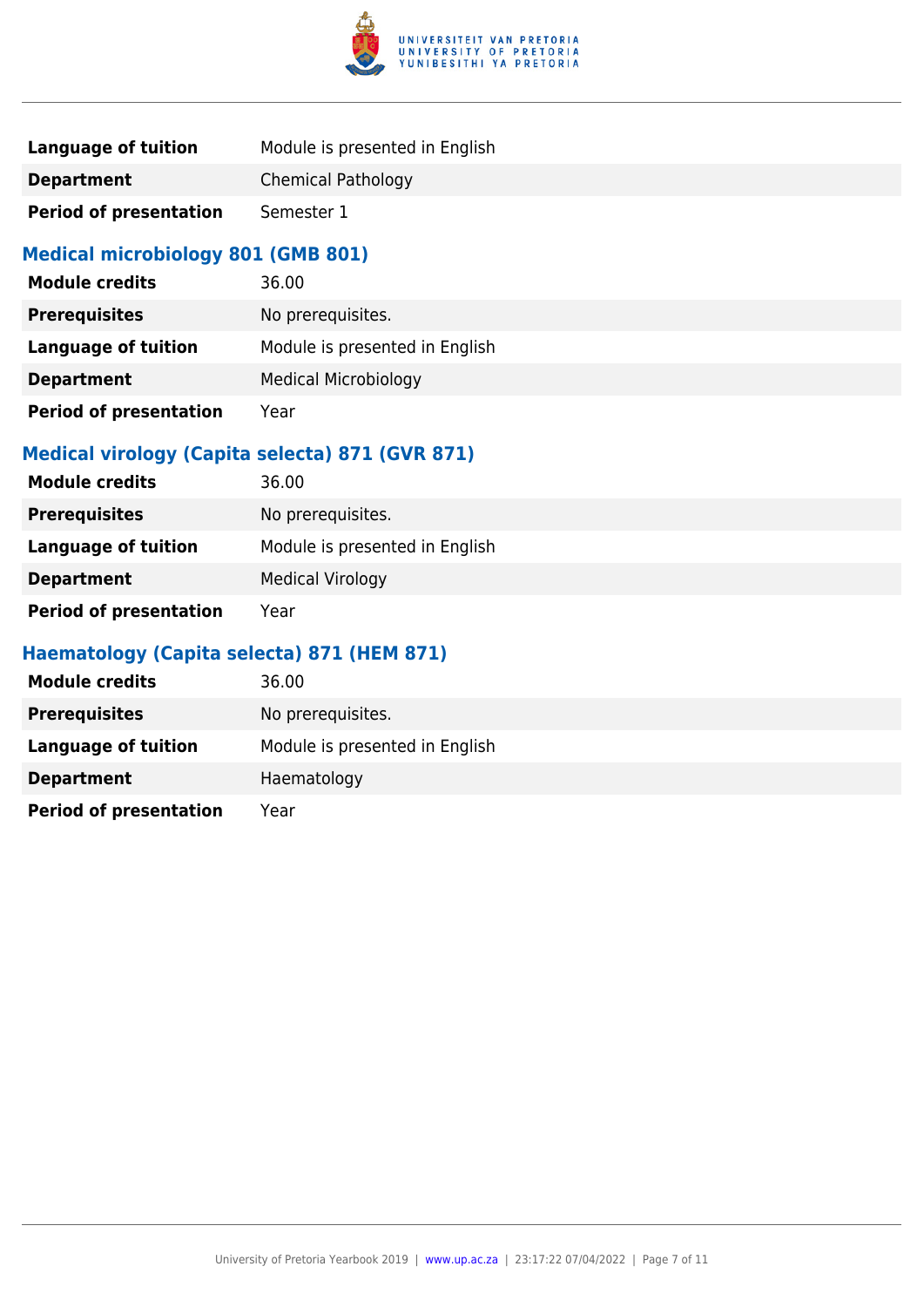

**Minimum credits: 516**

## **Core modules**

#### **Medical microbiology 800 (GMB 800)**

| <b>Module credits</b>         | 300.00                                                             |
|-------------------------------|--------------------------------------------------------------------|
| <b>Prerequisites</b>          | GMB 801, or Capita selecta from APY 871, CHP 871, HEM 871, GVR 871 |
| Language of tuition           | Module is presented in English                                     |
| <b>Department</b>             | <b>Medical Microbiology</b>                                        |
| <b>Period of presentation</b> | Year                                                               |

#### **Dissertation 890 (MMS 890)**

| <b>Module credits</b>         | 180.00                         |
|-------------------------------|--------------------------------|
| Language of tuition           | Module is presented in English |
| <b>Department</b>             | <b>School of Medicine</b>      |
| <b>Period of presentation</b> | Year                           |

#### **Applied research methodology 802 (TNM 802)**

| <b>Module credits</b>         | 0.00                                |
|-------------------------------|-------------------------------------|
| <b>Language of tuition</b>    | Module is presented in English      |
| <b>Department</b>             | <b>Health Sciences Deans Office</b> |
| <b>Period of presentation</b> | Year                                |
| <b>Module content</b>         |                                     |
| *Attendance module only.      |                                     |

## **Elective modules**

#### **Anatomical pathology (Capita selecta) 871 (APY 871)**

| <b>Module credits</b>         | 12.00                          |
|-------------------------------|--------------------------------|
| <b>Prerequisites</b>          | No prerequisites.              |
| <b>Language of tuition</b>    | Module is presented in English |
| <b>Department</b>             | Anatomical Pathology           |
| <b>Period of presentation</b> | Semester 1                     |

### **Chemical pathology (Capita selecta) 871 (CHP 871)**

| <b>Module credits</b> | 36.00             |
|-----------------------|-------------------|
| <b>Prerequisites</b>  | No prerequisites. |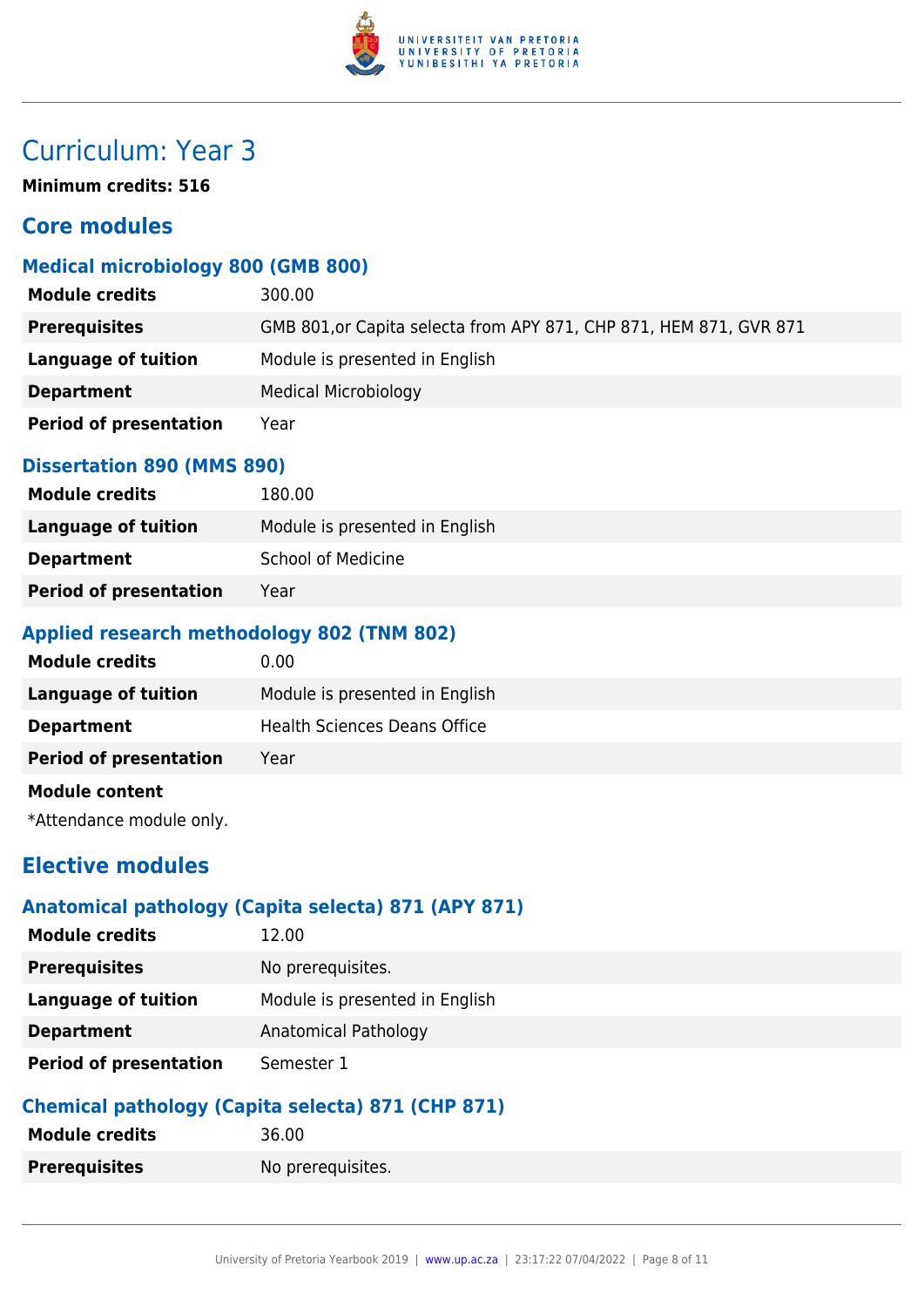

| Language of tuition           | Module is presented in English |
|-------------------------------|--------------------------------|
| <b>Department</b>             | <b>Chemical Pathology</b>      |
| <b>Period of presentation</b> | Semester 1                     |

### **Medical microbiology 801 (GMB 801)**

| <b>Module credits</b>         | 36.00                          |
|-------------------------------|--------------------------------|
| <b>Prerequisites</b>          | No prerequisites.              |
| <b>Language of tuition</b>    | Module is presented in English |
| <b>Department</b>             | <b>Medical Microbiology</b>    |
| <b>Period of presentation</b> | Year                           |

## **Medical virology (Capita selecta) 871 (GVR 871)**

| <b>Module credits</b>         | 36.00                          |
|-------------------------------|--------------------------------|
| <b>Prerequisites</b>          | No prerequisites.              |
| Language of tuition           | Module is presented in English |
| <b>Department</b>             | <b>Medical Virology</b>        |
| <b>Period of presentation</b> | Year                           |

### **Haematology (Capita selecta) 871 (HEM 871)**

| <b>Module credits</b>         | 36.00                          |
|-------------------------------|--------------------------------|
| <b>Prerequisites</b>          | No prerequisites.              |
| Language of tuition           | Module is presented in English |
| <b>Department</b>             | Haematology                    |
| <b>Period of presentation</b> | Year                           |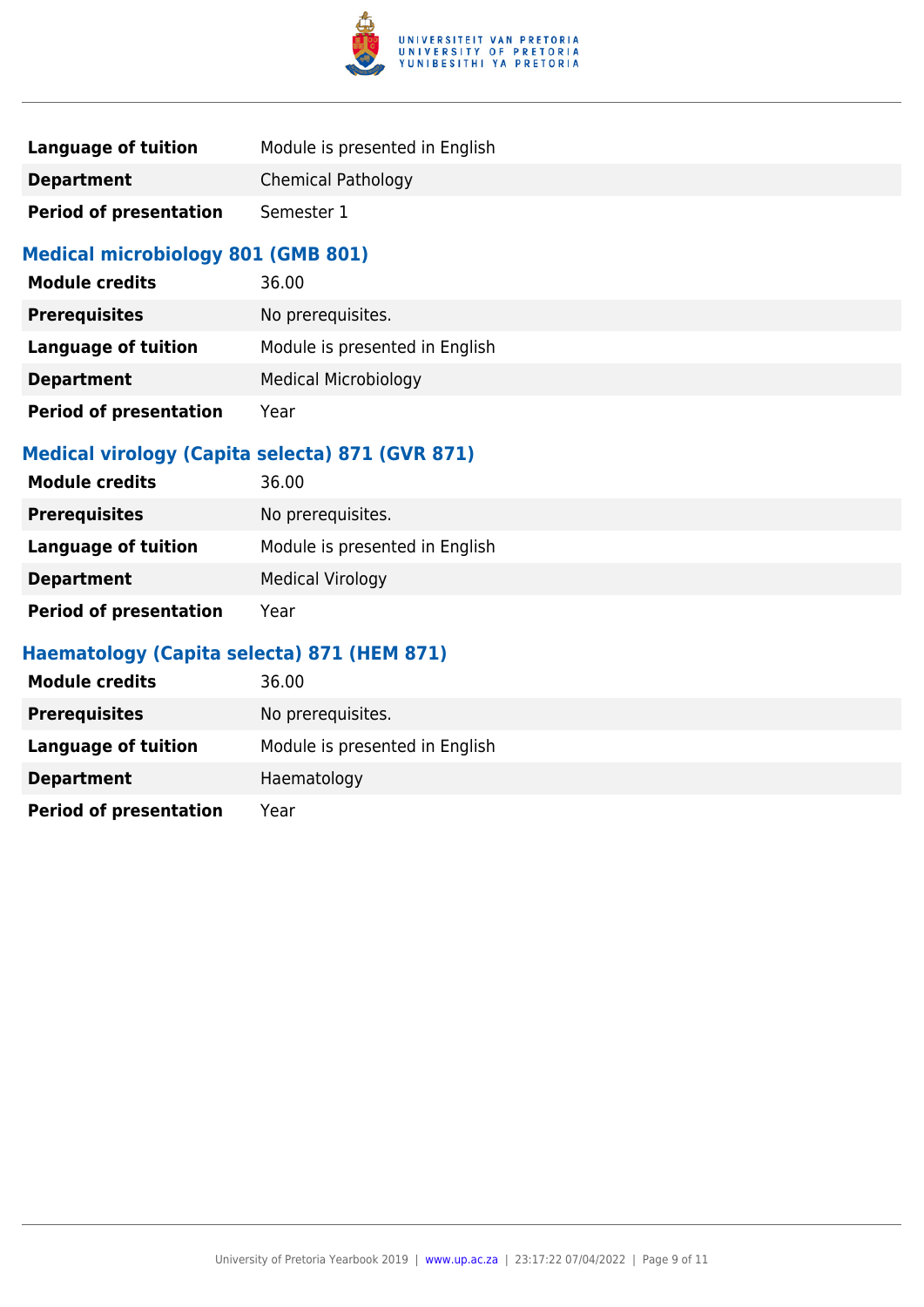

**Minimum credits: 480**

## **Core modules**

#### **Medical microbiology 800 (GMB 800)**

| <b>Module credits</b>         | 300.00                                                             |
|-------------------------------|--------------------------------------------------------------------|
| <b>Prerequisites</b>          | GMB 801, or Capita selecta from APY 871, CHP 871, HEM 871, GVR 871 |
| Language of tuition           | Module is presented in English                                     |
| <b>Department</b>             | <b>Medical Microbiology</b>                                        |
| <b>Period of presentation</b> | Year                                                               |

#### **Dissertation 890 (MMS 890)**

| <b>Module credits</b>         | 180.00                         |
|-------------------------------|--------------------------------|
| Language of tuition           | Module is presented in English |
| <b>Department</b>             | <b>School of Medicine</b>      |
| <b>Period of presentation</b> | Year                           |

### **Applied research methodology 802 (TNM 802)**

| <b>Module credits</b>         | 0.00                                |
|-------------------------------|-------------------------------------|
| <b>Language of tuition</b>    | Module is presented in English      |
| <b>Department</b>             | <b>Health Sciences Deans Office</b> |
| <b>Period of presentation</b> | Year                                |
| <b>Module content</b>         |                                     |

\*Attendance module only.